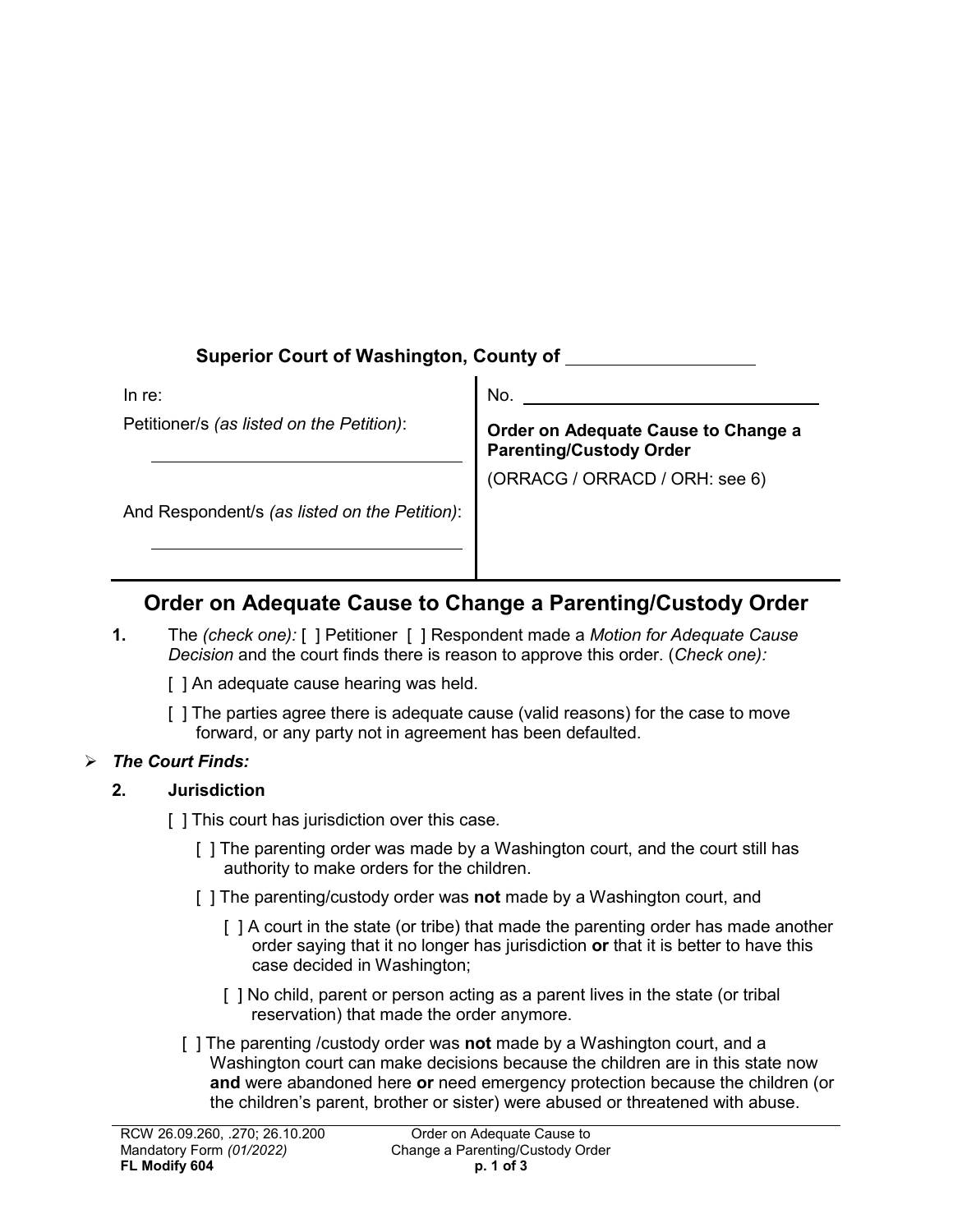This order expires on (date): \_\_\_\_\_\_\_\_\_\_\_\_\_\_\_\_\_, unless the other state declines jurisdiction or this court enters an order extending emergency jurisdiction.

[ ] This court does **not** have jurisdiction over this case.

### **3. Timing of Adequate Cause Decision**

- [ ] The court **cannot** decide adequate cause yet because:
	- [ ] the deadline for filing a *Response* to the *Petition* has not passed.
	- [ ] other *(specify):*
- [ ] The court **can** decide adequate cause because:
	- [ ] the deadline for filing a *Response* to the *Petition* has passed.
	- [ ] the motion was made by the party responding to the *Petition*.
	- [ ] other *(specify):*

### **4. Adequate Cause**

- [ ] There is **not** adequate cause (valid reasons) to hold a full hearing or trial about the *Petition.* The *Petition* should be dismissed.
- [ ] There **is** adequate cause (valid reasons) to hold a full hearing or trial about the *Petition.*

[ ] The parties **agree** that there is adequate cause (valid reasons).

# **5. Other Findings (if any)**